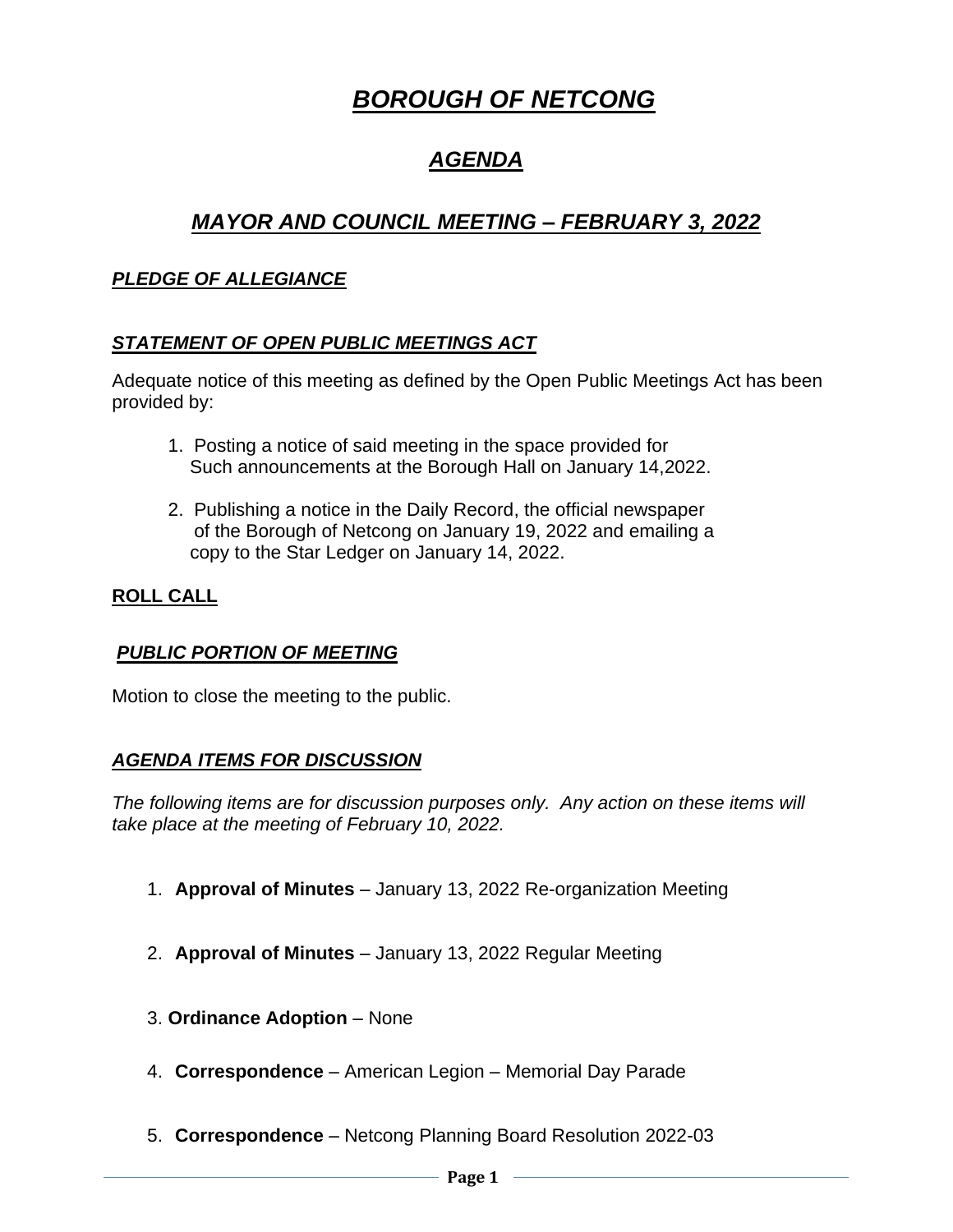- 6. **Old Business** None
- 7. **New Business** Proposal to Switch to Fiber Telephone Service
- **8. New Business –** Proposed Multi-Way Stop Intersection for Route 183, Maple Ave. and Allen Terrace.
- 9. **Resolution – 2022-23** Authorizing the Acceptance of a USDA Grant to Assist with the Purchase of SCBA Air-Packs & Related Equipment for the Netcong Fire **Department**
- 10. **Resolution – 2022-24** Appointing Wayne Anthony as Office of Emergency Management Coordinator for a Three-Year Term
- 11. **Resolution – 2021-25-** Authorizing the Appointment of the Borough's Municipal Court Judge
- **12. Resolution – 2022-26 –** To Appoint Richard Proctor as Administrative Assistant

**13.Resolution 2022-27-** Authorizing the Execution of an Agreement with the Morris County Community Development Block Grant (CDBG) Program to Provide Funding for the Hillside Avenue Watermain Improvement Project.

**14.Ordinance Introduction – Ordinance 2022-1** – An Ordinance Authorizing The Chief Of Police To Execute An Application For A Charitable Solicitation Permit For Netcong Volunteer Fire Company No. 1's "Coin Drop" On Memorial Day Weekend And Columbus Day Weekend At The Intersections Of Allen Street And Ledgewood Avenue And Main Street And Route 46 And Route 183 In The Borough Of Netcong, County Of Morris, State Of New Jersey

| Hold | February 10 Meeting |  | Approved |
|------|---------------------|--|----------|
|------|---------------------|--|----------|

**15.** Proclamation - None

#### *PRIVILEGE OF THE FLOOR TO THE COUNCIL*